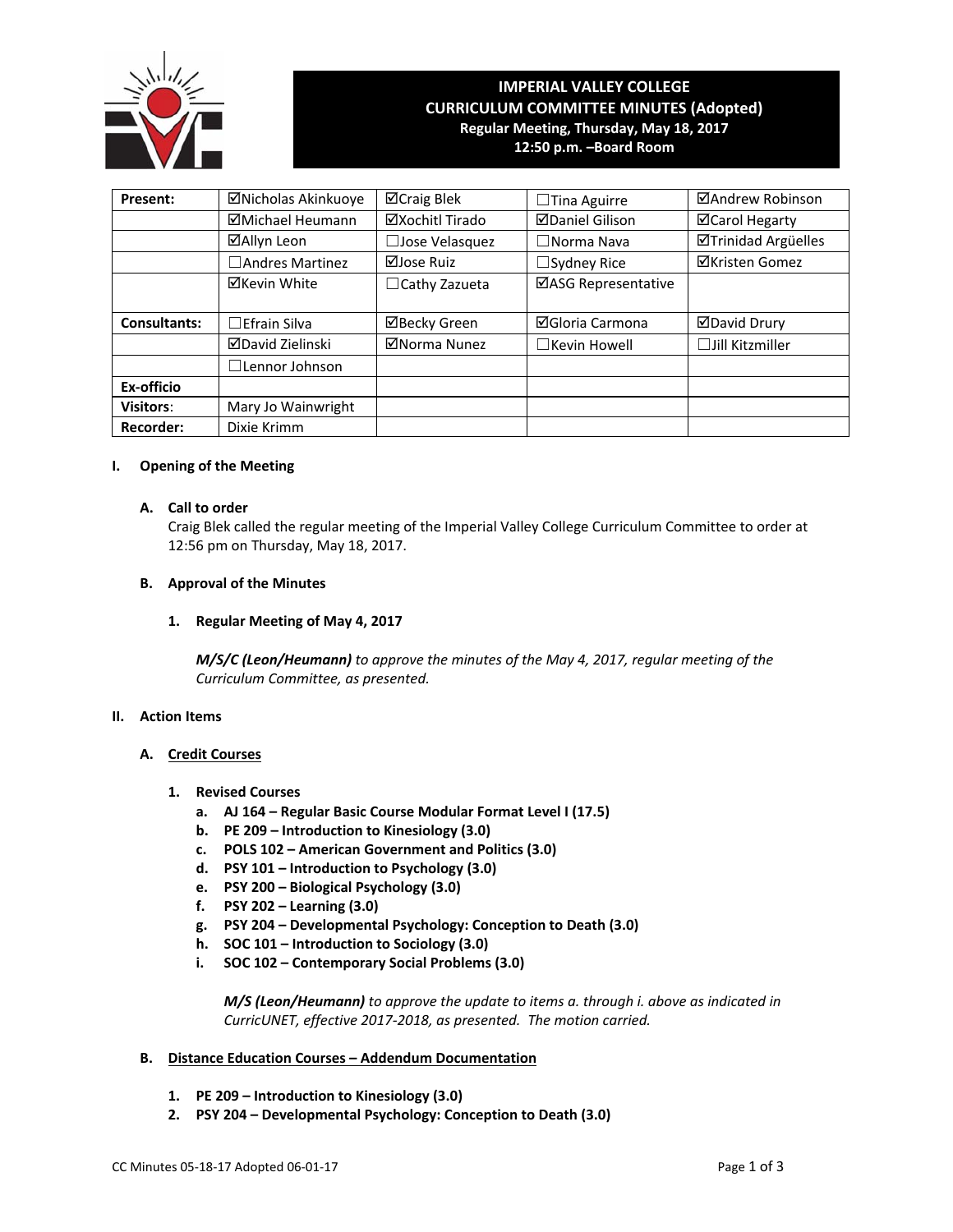*M/S (Tirado/Robinson) to approve the Distance Education Addendum for PE 209 and PSY 204,*  effective 2017-2018, to provide greater access and allow the inclusion of all modalities of learning, as  *presented. The motion carried.*

# **C. Degrees and Certificates**

## **1. Inactivated Degree**

#### **a. CISCO CCNA Discovery Degree**

 *M/S (Gilison/Heumann) to approve the inactivation of the CISCO CCNA Discovery Degree, effective 2017‐2018, as presented. The motion carried.*

## **2. Revised Degrees and Certificates**

## **a. CISCO CCNA Discovery Certificate**

 *M/S (Leon/Gilison) to approve the revision of the CISCO CCNA Discovery Certificate, effective 2017‐2018, as presented. The motion carried.* \*To remove CIS 164 and CIS 165. Unit value from 22-25 to 14-17, resulting in revising to a low unit certificate.

## **b. Alternative Energy‐Solar Technology Certificate**

 *M/S (Akinkuoye/Leon) to approve the revision of the Alternative Energy‐Solar Technology Certificate, effective 2017‐2018, as presented. The motion carried.* \* To remove RNEW 165. It has been determined that this course is not necessary to meet the requirements for NABCEP certification. Students are able to receive preparation within the other required courses for this certificate. Unit value  *reduced from 23‐22.*

## **D. Catalog Textual Items**

## **1. Advanced Placement (AP) Chart**

 *M/S (Leon/Heumann) to approve the revision to the Advanced Placement Chart, effective 2017‐ 2018, as presented. The motion was tabled.*

 Members requested more time to review the document.

# **E. Curriculum Policies and Procedures**

#### **1. AP 4105 – Distance Education**

 *M/S (Leon/Tirado) to approve the revision to Administrative Procedure (AP) 4105 Distance Education, effective upon Board approval, as presented. The motion:* 

# **2. AP/BP 4106 – Nursing Programs**

 *M/S (Akinkuoye/Leon) to approve the revision to Administrative Procedure (AP) and Board Policy (BP) 4106 Nursing Programs, effective upon Board approval, as presented. The motion:*

#### **III. Discussion Items**

Craig commented that discussion for online class size has begun. There will be more formal discussion in the fall.

#### **IV. Information Items**

- **1. Proposed Revisions to Title 5 Regulations**
	- **a. Standards and Criteria for Courses – § 55002**
	- **b. Credit Hour – § 55002.5**